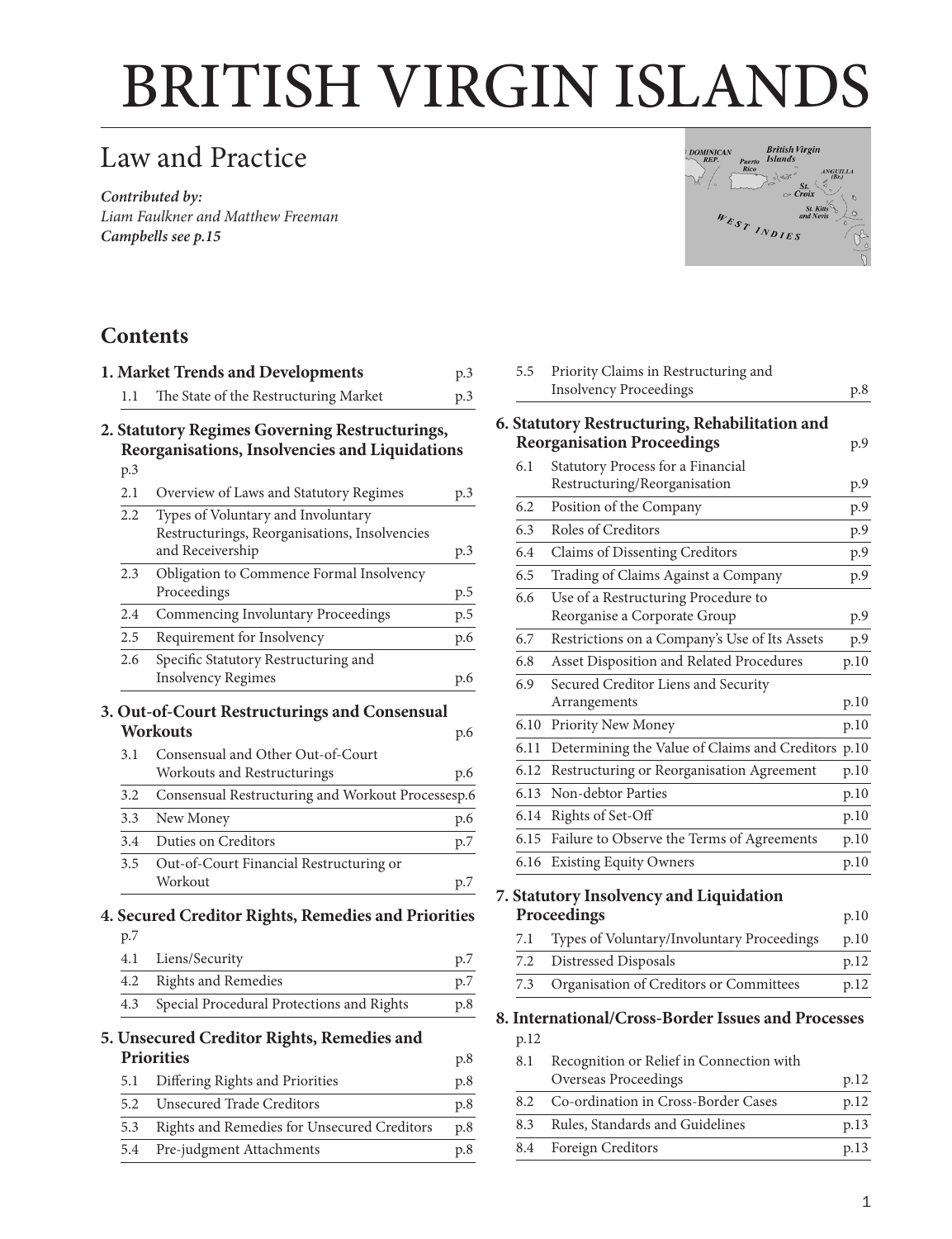|     | 9. Trustees/Receivers/Statutory Officers           | p.13 |
|-----|----------------------------------------------------|------|
| 9.1 | <b>Types of Statutory Officers</b>                 | p.13 |
| 9.2 | Statutory Roles, Rights and Responsibilities of    |      |
|     | Officers                                           | p.13 |
|     |                                                    |      |
| 9.3 | Selection of Officers                              | p.13 |
|     | 10. Duties and Personal Liability of Directors and |      |
|     | Officers of Financially Troubled Companies p.13    |      |
|     | 10.1 Duties of Directors                           | p.13 |

#### **[11. Transfers/Transactions That May Be Set Aside](#page-13-0)** [p.14](#page-13-0)

| 11.1 Historical Transactions                   | p.14 |
|------------------------------------------------|------|
| 11.2 Look-Back Period                          | p.14 |
| 11.3 Claims to Set Aside or Annul Transactions | p.14 |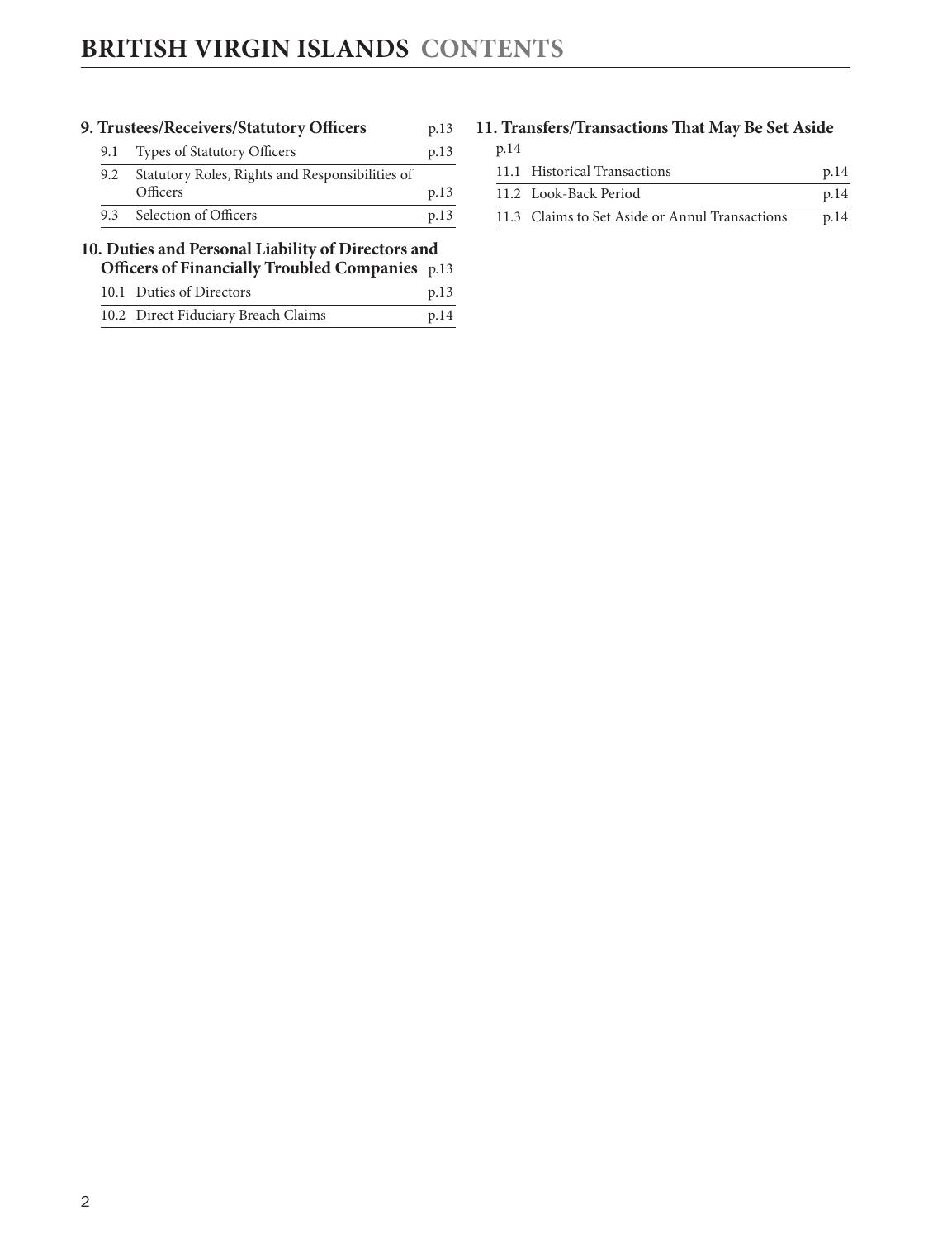## <span id="page-2-0"></span>**1. Market Trends and Developments**

#### **1.1 The State of the Restructuring Market**

Throughout 2020, the British Virgin Islands (BVI) has remained one of the most significant offshore jurisdictions. According to the BVI Financial Services Commission (FSC) latest annual report, there were 402,907 active companies in the BVI.

The BVI has retained its status as one of the most significant jurisdictions in the international corporate service sector and, in particular, the insolvency and restructuring sector. Throughout this period, and during its recovery, the BVI has proved to be a resilient and agile jurisdiction.

In February 2019, the BVI court appointed, for the first time, "soft touch" provisional liquidators with a restructuring mandate. This approach provides for the appointment of courtappointed provisional liquidators with a restructuring mandate whilst allowing the incumbent directors to remain in place, thereby minimising any disruption to the day-to-day operations of the company and providing essential breathing room by invoking a statutory moratorium on claims. It is anticipated that this decision will result in an upturn in corporate restructurings in the BVI.

Prior to this recent decision, court-supervised restructurings were not prevalent in the BVI with statistics showing a trend towards insolvencies. In 2018, there were a total of 37 applications to the BVI court to appoint a liquidator, of which 32 resulted in a liquidator being appointed and the companies commencing a winding-up process. In addition, there were 19 voluntary appointments of a liquidator in 2018 following a members' resolution.

The COVID-19 pandemic has posed problems to the global economy and the BVI financial services community has proven once again that it is resilient and innovative when it comes to dealing with crisis situations. Similarly to the difficulties experienced following Hurricanes Irma and Maria in 2017, the BVI court quickly switched to remote hearings and electronic filings. This prevented any delay in parties seeking access to justice and the FSC and Registry of Corporate Affairs have accepted search requests and filings electronically.

The BVI is therefore well placed to deal with remote working and its public and professional bodies continue to work with the financial service sectors to ensure that its clients are properly catered for.

# **2. Statutory Regimes Governing Restructurings, Reorganisations, Insolvencies and Liquidations**

#### **2.1 Overview of Laws and Statutory Regimes**

The principal legislation for restructuring, reorganisation and insolvencies in the BVI is the Insolvency Act, 2003 (the IA) and the Business Companies Act, 2004 (the BCA). The IA sets out the procedures for insolvent liquidations and the appointment of administrative receivers. The BCA sets out the statutory framework for company restructuring and reorganisation as well as the voluntary liquidation regime.

#### **2.2 Types of Voluntary and Involuntary Restructurings, Reorganisations, Insolvencies and Receivership**

The key insolvency and restructuring procedures available in respect of corporate entities registered in the BVI are:

- voluntary liquidation;
- provisional liquidation;
- official liquidation; and
- schemes of arrangement.

It is also possible for receivers to be appointed over BVI companies (either by the BVI court or by a creditor of the company with suitable security).

#### **Plan of Arrangement**

A Plan of Arrangement is initiated by the director(s) of a company or, if the company is in voluntary liquidation, by the voluntary liquidator. There is no requirement for a company to be insolvent before a Plan of Arrangement can be considered.

The Plan of Arrangement may permit a company to:

- amend its memorandum and articles of association;
- reorganise, merge or consolidate, or separate its businesses;
- dispose of any assets, business, shares, debt or other securities;
- approve the dissolution of the company; or
- put in place any combination of the above.

Once the director(s) have approved the Plan of Arrangement, they must apply to the BVI court to approve the plan.

The court will determine to whom notice of the proposed plan should be given and whether the approval of any individual is required. The court will also determine whether any holder of shares, debt obligations or securities in the company can dissent from the proposed plan. If so, any dissenting party may receive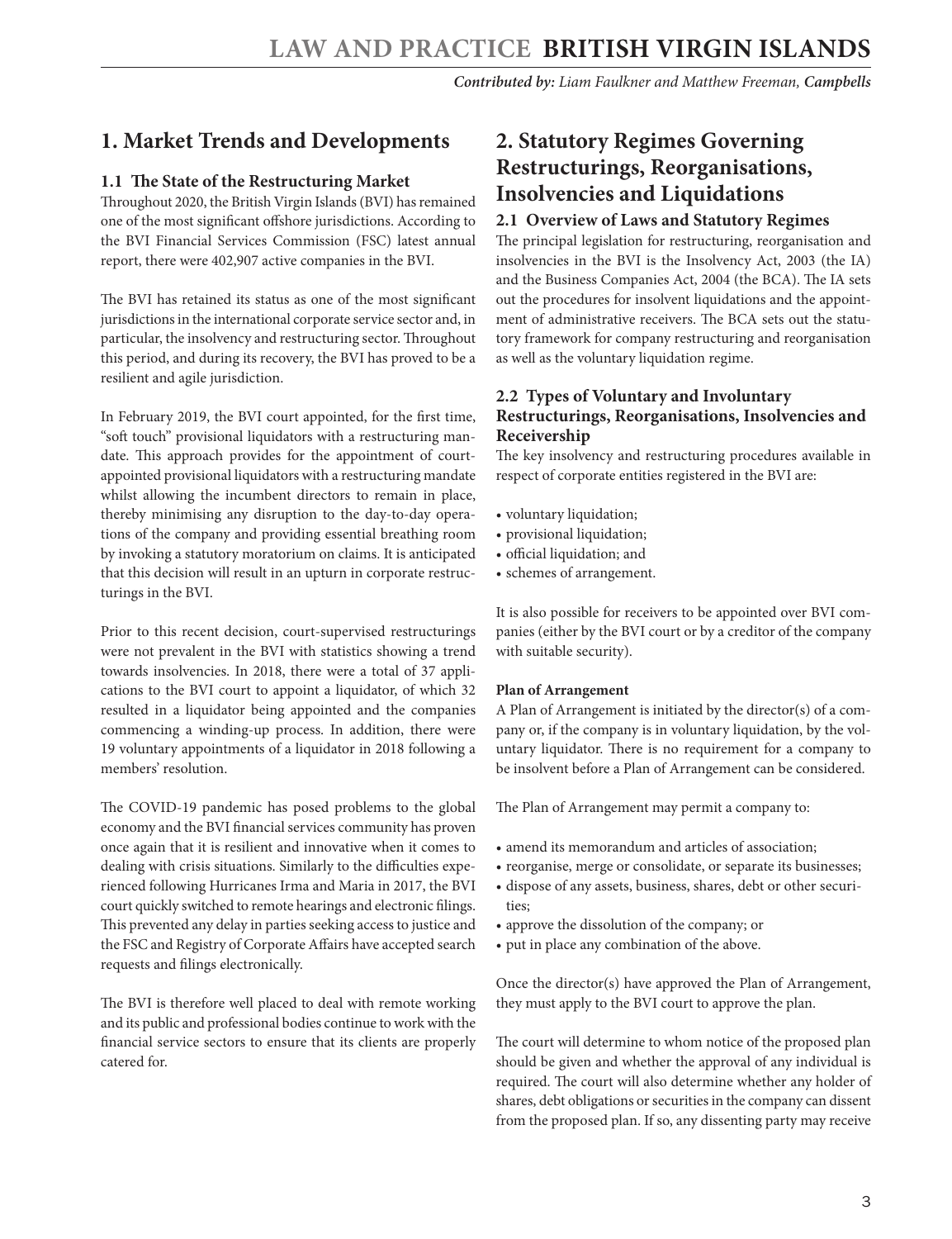*Contributed by: Liam Faulkner and Matthew Freeman, Campbells* 

payment of fair value in respect of its shares, debt obligations or other securities (Section 179 of the BCA).

Once the plan is approved by those persons (if so ordered), the director(s) will execute (on behalf of the company) the articles of arrangement.

#### **Scheme of Arrangement**

A scheme is a statutory form of compromise or arrangement between a company and its creditors (or any class of them) or its shareholders (or any class of them). There is no statutory definition of the terms "compromise" or "arrangement". The BVI Court will construe them broadly but they must involve some element of accommodation or "give and take" between the company and the scheme creditors or shareholders.

The principal uses of BVI schemes are to reorganise the company's share capital, to enable a company to restructure its liabilities and avoid an insolvent liquidation, or to alter the distribution rights of creditors and/or shareholders in the company's liquidation.

Scheme proceedings can be commenced by the company, by any creditor or shareholder of the company or (where the company is being wound up) by a liquidator. Scheme proceedings commenced by a creditor or shareholder would, however, require the company's support.

If a moratorium is required during the scheme process, the company will present a winding-up petition and apply for an order appointing provisional liquidators prior to filing the scheme petition.

If the scheme is supported by more than 50% by number and 75% by value of those attending and voting in each scheme class, and is subsequently approved by the court, it will bind all scheme creditors/shareholders (including those who did not vote or who voted against the scheme) in accordance with its terms.

The scheme process is not confidential. Detailed scheme documentation will be sent to all scheme participants and may also be advertised, depending on the circumstances.

If the scheme is agreed by the requisite majority of creditors/ shareholders of the company, the applicants must return to the court for the scheme to be approved. However, an order sanctioning the scheme will only take effect when filed with the BVI Registrar of Companies (the Registrar).

All scheme participants have the right to appear by counsel at the scheme sanction hearing. They may also appear at the convening hearing, although the convening application will typically be made on an ex parte basis unless there are contentious issues of class composition or jurisdiction.

If there is any uncertainty over creditors' claims, this will principally be relevant for the purposes of voting at the scheme meetings and distributions to be made under the scheme. As regards the former, the BVI court might give directions at the convening hearing regarding the valuation of claims for voting purposes, or it may leave that issue to be addressed by the chairperson of the scheme meetings. As regards the latter, the scheme document will typically contain a mechanism for determining claims, post-sanction of the scheme, for distribution purposes.

There is no fixed duration for a Scheme of Arrangement, and its length will be determined by the directions given by the court.

#### **Voluntary Liquidation**

The BCA contains provisions for the winding-up of a company, provided it has no liabilities or is able to pay its debts as they fall due. See **7.1 Types of Voluntary/Involuntary Proceedings**.

#### **Insolvent Liquidation**

This process involves the appointment of an independent insolvency practitioner. He or she is required to take possession of, protect and realise the company's assets for the benefit of the creditors of the company.

There are two mechanisms for placing a company into insolvent liquidation:

- the passing of a shareholders' qualifying resolution members of an insolvent company may, by a majority of at least 75%, pass a resolution appointing an eligible insolvency practitioner as liquidator of the company; or
- by order of the court the application can be made by the company itself, a creditor of the company, a shareholder, the supervisor of the Company Creditors' Arrangement or, in very limited circumstances, the Attorney General or the FSC.

The court will take into account any one of three substantive tests when considering whether to appoint a liquidator. The first is whether the company is insolvent. In practice, this is the most frequently relied upon, and may be established by showing:

- a failure to comply with a statutory demand for an undisputed debt exceeding USD2,000 within 21 days (the company can apply to set aside the demand within 14 days of the date of service);
- execution issued on a judgment being returned unsatisfied;
- balance sheet insolvency; or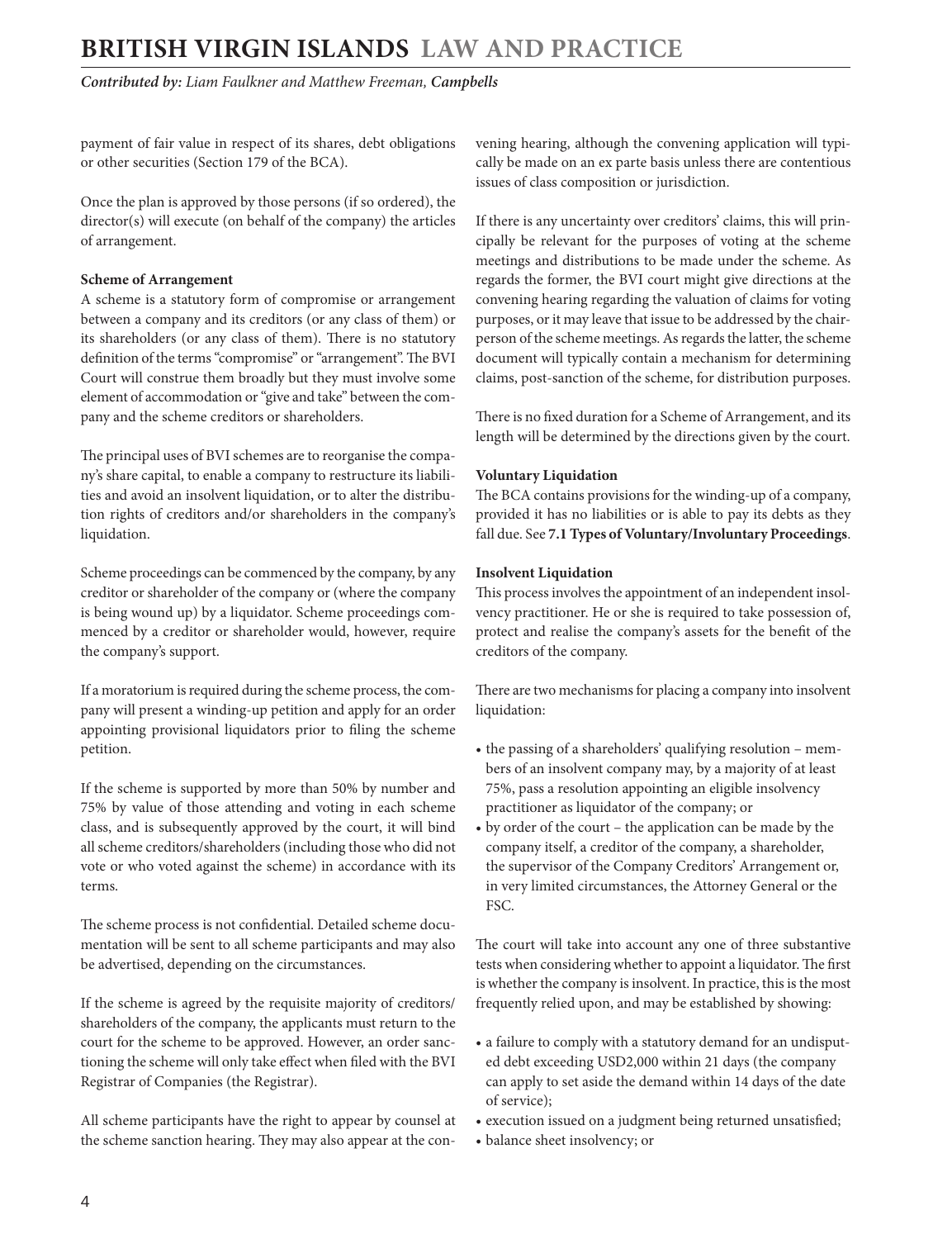<span id="page-4-0"></span>• an inability to pay debts when they fall due (cash-flow insolvency).

The second test is whether it is just and equitable for a liquidator to be appointed. By way of example, this can occur when a company is deadlocked or where the relationship between shareholders has broken down irretrievably.

In the third test, the court will consider appointing a liquidator if it deems it is in the public interest to do so.

#### **Company Creditors' Arrangement (CCA)**

A CCA is an arrangement between a company and its debtors that allows the parties to vary the rights of the creditors and cancel the liability of a debtor in whole or in part. The legislative framework for a CCA is set out in Part II of the IA but, to date, these arrangements have not proved popular in the BVI.

The process is usually initiated by the director(s) of the company proposing an arrangement and nominating an interim supervisor to act. They can take this step if they believe that the company is insolvent or is likely to become insolvent. A written proposal can then be approved. In circumstances where a company is already in liquidation, the liquidator can make the proposal.

The director(s) must pass a resolution stating that the company is insolvent or is likely to become insolvent – Section 20(1)(b) of the IA. Additionally, a written proposal must be approved that sets out how the creditors' rights will be varied or cancelled.

Unless otherwise agreed in writing by a secured creditor, a CCA does not affect the right of a secured creditor to enforce its security interest or vary the liability secured by the security interest. The position is the same when it comes to preferred creditors.

The proposal must be approved by a majority of the creditors representing 75% or more in value of the creditors (Rule 83 of the Insolvency Rules, 2005 (the IR)). Provided the proposal is approved by a majority in number of the creditors representing 75% of the creditors by value, the supervisor will be appointed and the CCA will be binding on the company, each creditor and each shareholder.

The supervisor will immediately take possession of the assets of the company. However, the director(s) (or the liquidator) will remain in control of the company.

There is no statutory time period within which a CCA must be completed.

#### **Receivership**

A creditor may also seek to appoint a receiver, who may be appointed out of court by the holder of a debenture or by an order of the BVI court.

Although Part III of the IA includes provisions for the appointment of administrators presently, the administration section of the Act has not been brought into force. Therefore, administration is not available to BVI-registered companies at this time.

#### **2.3 Obligation to Commence Formal Insolvency Proceedings**

In practice, it will usually be a creditor that commences formal insolvency proceedings. However, a company is obliged to commence proceedings when its director(s) becomes aware that the company is insolvent and there is no prospect of the company trading its way out of difficulties.

Steps should be taken to commence proceedings at the point that the director(s) becomes aware that the company is insolvent or there is no prospect of the company continuing as a viable going concern. Failure to do so may lead to liability under the insolvent trading provisions of the IA.

Once a company is placed into liquidation, the liquidator may seek relief from the court against a director of the company if (at any time before the commencement of the liquidation of the company) that person knew (or ought to have known) that there was no reasonable prospect that the company could avoid going into insolvent liquidation and continued to trade.

Therefore, directors who continue to trade beyond this point face serious liabilities. The liability of directors is only qualified when they can show that they took every reasonable step open to them to minimise the loss to the company's creditors – Section 256(3) of the IA. If a director cannot show that they acted in this manner, they will have to account, personally, to the creditors of the company for any losses that stem from their failure to place the company into liquidation at the relevant time.

#### **2.4 Commencing Involuntary Proceedings**

Members can place a company into insolvent liquidation if a qualifying resolution to this effect is passed by a majority of 75% of the votes of the members (although this can be altered in the memorandum and articles of a company). This option is not open to members if there is an application pending before the court for the appointment of a liquidator or if a liquidator has already been appointed by the court – Section 161(1) of the IA.

Creditors may take steps to place a company into liquidation by applying to the court to appoint a liquidator.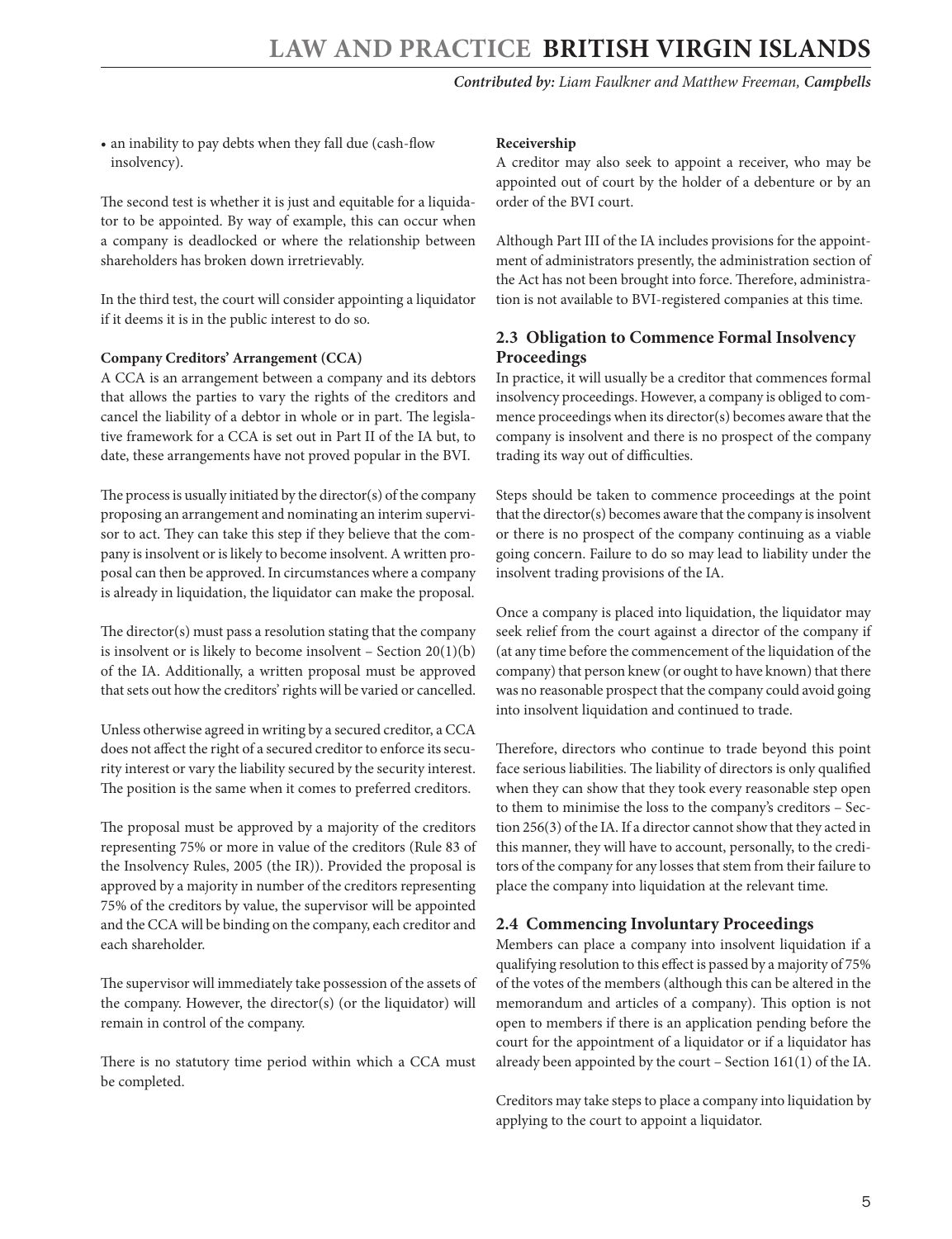<span id="page-5-0"></span>*Contributed by: Liam Faulkner and Matthew Freeman, Campbells* 

#### **2.5 Requirement for Insolvency**

Insolvency is not required to place a company into voluntary liquidation under the provisions of the BCA. Indeed, voluntary liquidation under the BCA is not available to insolvent companies.

A creditor or member of a company does not need to show that a company is insolvent to place it into involuntary liquidation. Insolvency is just one of the grounds for placing a company into insolvent liquidation. As set out in **2.2 Types of Voluntary and Involuntary Restructurings, Reorganisations, Insolvencies and Receivership**, a creditor or member will be able to prove that a company is insolvent if it can show:

- a failure to comply with a statutory demand for an undisputed debt exceeding USD2,000 within 21 days (the company can apply to set aside the demand within 14 days of the date of service);
- execution issued on a judgment being returned unsatisfied;
- balance sheet insolvency; or
- an inability to pay debts when they fall due (cash-flow insolvency).

#### **2.6 Specific Statutory Restructuring and Insolvency Regimes**

Although there are no statutory restructuring and insolvency regimes which are applicable to specific types of entity or business, Section 200 of the BCA does set out additional requirements for the appointment of a voluntary liquidator over a regulated company. This may extend to banks and commercial lenders as well as insurance companies and other entities operating in financial markets, such as trust companies, but only if they operate in the territory of the BVI.

Specifically, a regulated entity cannot be placed into voluntary liquidation unless and until the FSC has given prior written consent to the company being put into voluntary liquidation (Section 200(3)(a) BCA). Regularly, the FSC will require at least one of the voluntary liquidators to be a licensed insolvency practitioner (Section 200(3A) BCA) and therefore present in the BVI, which allows the FSC to have oversight of the liquidation.

As regards insolvent liquidations, members of a company who qualify as a regulated person may not appoint a liquidator (by way of resolution) unless at least five business days' written notice of the resolution (or any such other period of notice that the FSC shall agree) has been given to the FSC.

## **3. Out-of-Court Restructurings and Consensual Workouts**

#### **3.1 Consensual and Other Out-of-Court Workouts and Restructurings**

Due to the nature of the BVI as an offshore jurisdiction, restructuring market participants, company management and lenders are invariably based onshore. As such, their views and preferences on consensual work-outs and restructurings tend to reflect the prevailing market views and preferences in the onshore jurisdiction(s) where they are based. These vary from case to case, but the most common jurisdictions (in no particular order) are London, New York and Hong Kong. A consensual work-out will always be the preferred approach but this will depend on all creditors of the same class agreeing to compromise their debt on the terms proposed. Where this is not possible, the company will need to promulgate a court-sanctioned scheme of arrangement in order to cram down any dissenting minority.

The recent adoption of "soft touch" liquidations by the BVI court invokes a statutory moratorium on claims and provides the company and the restructuring provisional liquidators appointed by the court time to engage with stakeholders without the threat of a dissenting creditor seeking to disrupt the process for a perceived strategic advantage.

#### **3.2 Consensual Restructuring and Workout Processes**

The processes adopted in a consensual restructuring will tend to vary, based on the prevailing processes in the onshore jurisdiction(s) where the majority of the participants are based. Institutional creditors will typically understand the benefits of a restructuring and the alternative outcome if the company is placed into liquidation and therefore engage in a consensual work-out with the largest creditors forming a steering committee to negotiate the terms of any proposal on behalf of that class of creditors. As any proposed scheme of arrangement will require the consent of a requisite majority of class creditors, the company will typically seek to engage with the largest creditors at the outset and enter into a restructuring support agreement or a standstill agreement to facilitate the restructuring which allows the company breathing space to engage with the remaining creditors.

#### **3.3 New Money**

There are no statutory provisions which allow for super-priority liens or rights to be accorded to new-money investors. The rights of existing secured creditors will remain intact until such time as their rights are compromised, either consensually or through a scheme of arrangement. It is common for new capital to be raised as part of a restructuring with any rights or security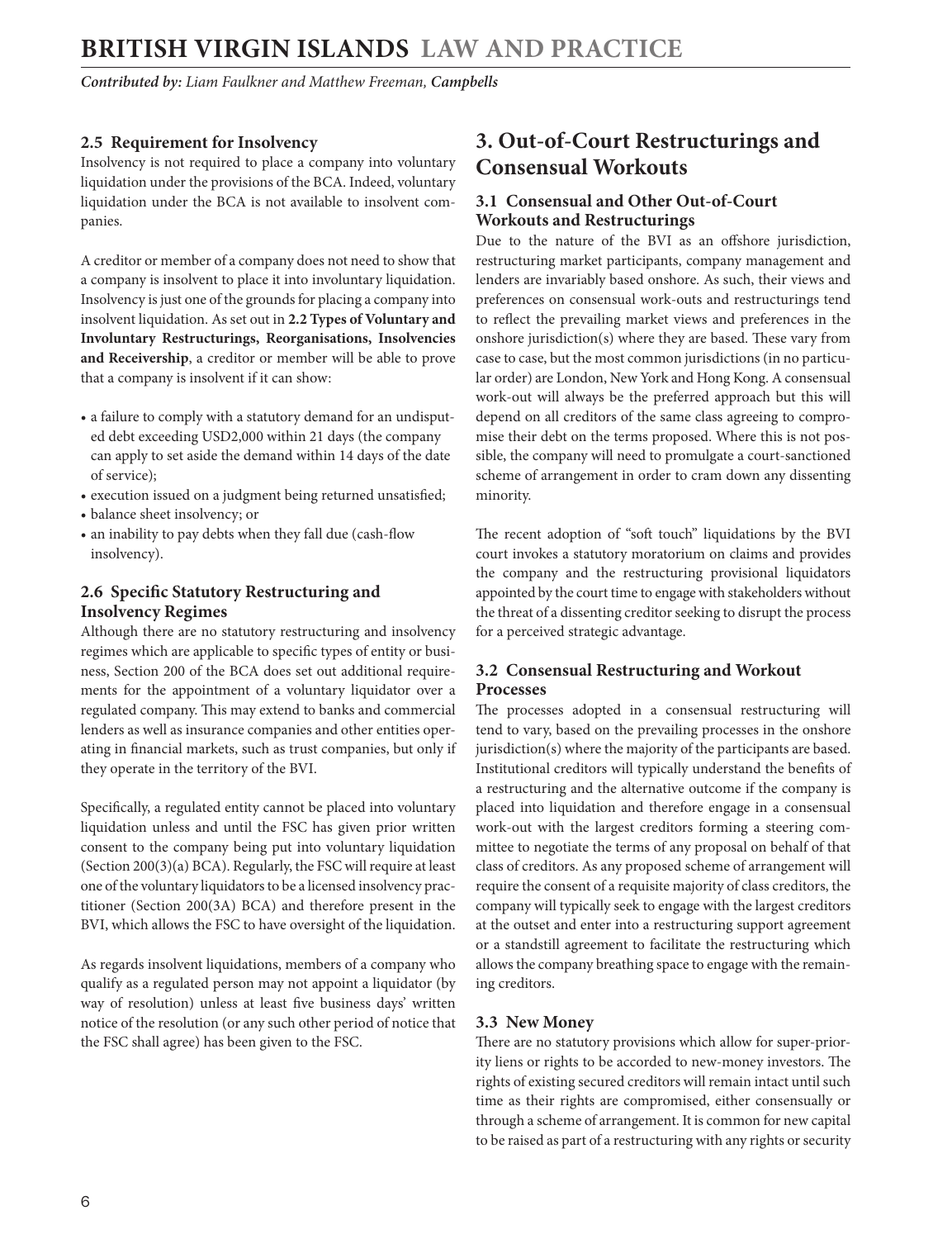<span id="page-6-0"></span>to be granted to the new lender forming part of the scheme to be sanctioned by the court.

#### **3.4 Duties on Creditors**

Consensual/out-of-court restructurings in the BVI require the agreement of 100% of creditors, so in most circumstances the provision of a creditor's consent would preclude it from subsequently challenging the restructuring. Remedies may, however, exist at common law and/or in equity if a creditor gave consent based on some form of misinformation. Without a separate contractual agreement between creditors, or one creditor voluntarily assuming a duty to another, there is no basis on which creditors would owe duties to each other in a consensual restructuring governed by BVI law.

#### **3.5 Out-of-Court Financial Restructuring or Workout**

Creditors cannot be crammed down in a consensual, outof-court restructuring under BVI law. This can only be done through the use of a scheme of arrangement, which involves a court process. Once a scheme of arrangement has been approved by the requisite majority of creditors or shareholders, the applicant must return to the BVI court for the scheme to be approved by the court. A creditor or member may attend the hearing of the approval application (although most are dealt with without a hearing) to oppose the application for approval, but there has been no known occasion where an objecting creditor or shareholder has successfully overturned the will of the majority and convinced the court not to approve a scheme.

Shareholders' rights can be crammed down in certain circumstances without court proceedings, most commonly through a merger or consolidation under Part IX of the BCA. Under this procedure, a shareholder's shares can be acquired for "fair value" if the merger or consolidation is approved by a special resolution of the shareholders, requiring a two-thirds majority unless the articles impose a higher threshold, see Section 179 BCA. However, although a dissenting minority shareholder does not have the ability to block the merger/consolidation, it is entitled to be paid fair value for its shares, and the question of what fair value is will have to be resolved by the court if the company and the shareholder are unable to agree a fair-value price.

## **4. Secured Creditor Rights, Remedies and Priorities**

#### **4.1 Liens/Security**

In relation to immovable property, the most common forms of security are:

• mortgages – these can be legal or equitable;

- equitable fixed charges this does not transfer legal or equitable title to the lender and does not provide a right of possession of the secured interest. Instead, the terms of the charge usually provide the lender with the ability to sell the asset and prevent the borrower from disposing of the asset subject to the charge, without the lender first releasing the charge; and
- floating charges usually granted by a company over all its assets.

The most common forms of security over movable property are:

- floating charge;
- equitable mortgage or charge; and
- a pledge this is a possessory security which allows a lender to take possession of an asset which provides the pledgee with a common law power of sale. A pledge cannot be granted over shares registered in the BVI as they are intangible assets.

#### **4.2 Rights and Remedies**

The document granting the security to the chargee/pledgee will usually set out what remedies are available to the chargee in the event of default. Typically, a creditor will enforce its security and take control of the asset. When the asset is sold, the secured creditor will be paid first, up to the level of the company's indebtedness to the secured creditor. The debt will be determined by the security, but will usually include principal, interest and realisation expenses. Any surplus will be returned to the company.

The rights of secured creditors are not affected by the appointment of a liquidator. On the sale of assets, subject to the terms of the security interest, the secured creditor will be paid first, up to the level of the debt. If there are insufficient proceeds to discharge the debt from sale proceeds, the secured creditor will rank as an unsecured creditor for any shortfall.

A secured creditor whose debt is more than the value of their security may prove in the liquidation for the unsecured balance. When filing a proof of debt in the liquidation, the secured creditor is required to state particulars of the security held and the value which he or she puts on the security. If a secured creditor omits to disclose their security in their proof of debt, they shall surrender their security for the general benefit of creditors, unless the court relieves them from the effect of this rule on the ground that their omission was inadvertent or the result of an honest mistake.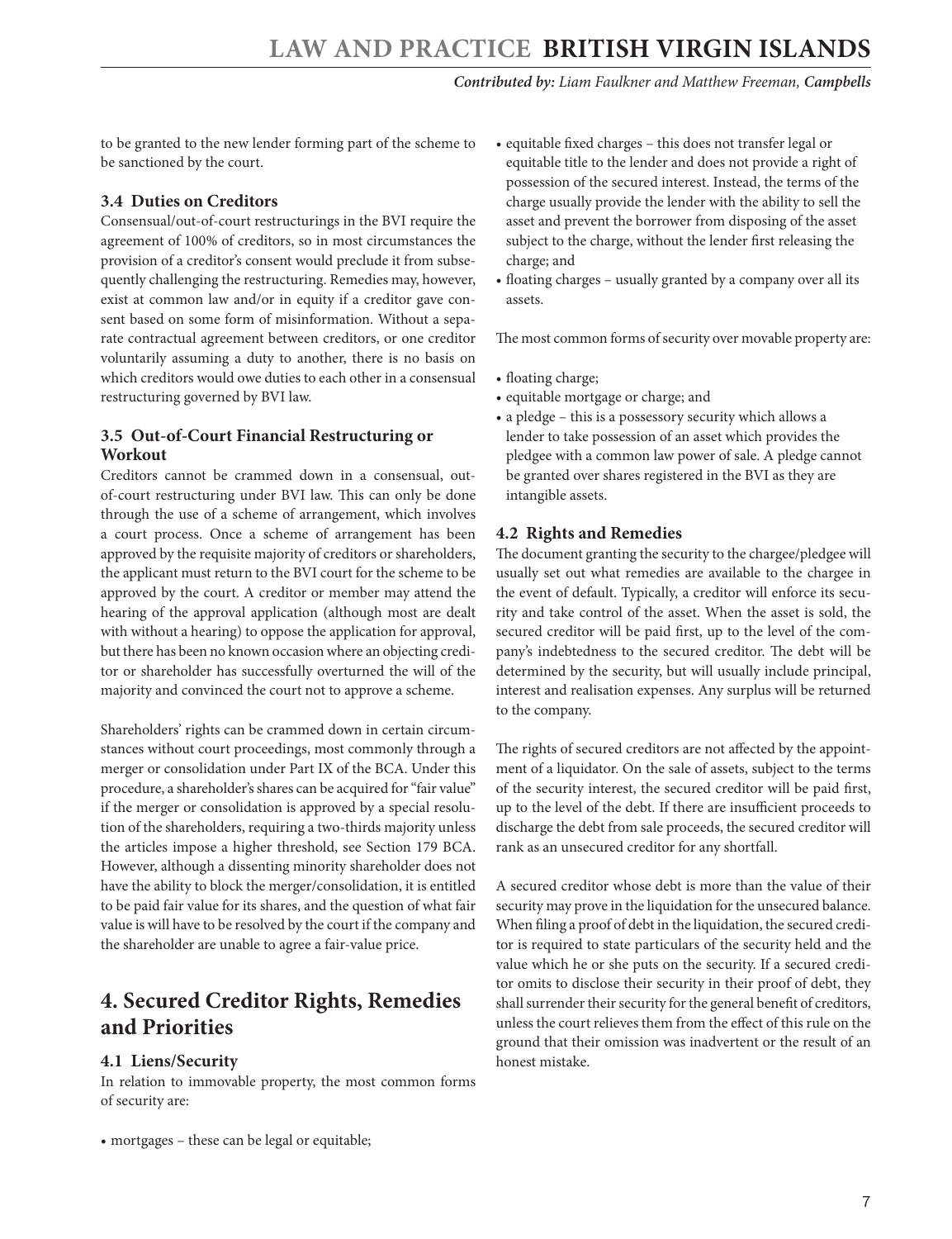<span id="page-7-0"></span>*Contributed by: Liam Faulkner and Matthew Freeman, Campbells* 

#### **4.3 Special Procedural Protections and Rights**

The enforcement of security falls outside the winding-up process. It is for the secured creditor to determine when to take control of the secured asset and when to sell it.

In relation to CCAs, unless the secured creditor agrees in writing to the contrary, a CCA does not affect the right of a secured creditor to enforce its security interest or vary the liability secured by the security interest. The position is the same when it comes to preferred creditors.

# **5. Unsecured Creditor Rights, Remedies and Priorities**

#### **5.1 Differing Rights and Priorities**

Section 207(2) of the IA states that, within each class of claims, the creditors will rank pari passu. As stated, secured assets do not form part of the estate and secured creditors can only prove participation in the liquidation in respect of any shortfall. Whilst preferential creditors rank behind secured creditors (and will continue to rank behind secured creditors holding fixed charges) they will rank ahead of secured creditors' floating charges if the assets in the estate are insufficient to pay the preferential claims and the costs and expenses of the estate – see Sections  $208(1)(a)$  and (b) of the IA.

The expenses of the liquidation rank in priority to preferred creditors. However, assets that are the subject of a floating charge are segregated from the general assets of the company and are available to the floating charge-holder, subject to the satisfaction of the costs and expenses of the estate and the claims of the preferred creditors.

#### **5.2 Unsecured Trade Creditors**

All unsecured creditors of the same class rank equally in a restructuring process in the BVI.

#### **5.3 Rights and Remedies for Unsecured Creditors Plan of Arrangement**

At the approval hearing of a Plan of Arrangement, the BVI court shall determine what notice of the proposed arrangement is to be given to any person and order that certain persons (including creditors) notify the court of any objections within a specified period of time. There is, therefore, a clear system whereby dissenters can be identified, but there is no guarantee that the views of one creditor will take priority over the needs of another.

#### **Scheme of Arrangement**

A moratorium on unsecured creditors' claims in a restructuring will only arise if provisional liquidators are appointed. Without such a moratorium, unsecured creditors may be able to disrupt a restructuring by obtaining and enforcing judgment on their claims. The BVI court does, however, have jurisdiction to stay an action brought by a creditor in the BVI, pending the outcome of the restructuring. Alternatively, unsecured creditors could disrupt a restructuring by filing a winding-up petition against the company. Although an unpaid creditor of an insolvent company is entitled to a winding-up order ex debito justitiae (as of right), the making of a winding-up order remains a matter for the BVI court's discretion, which may adjourn or dismiss the creditor's petition if other creditors are opposed to the windingup because of the proposed restructuring.

In addition to the above, a Scheme of Arrangement will only be approved by the court if approved by a majority in number representing 75% in value of the creditors of those present and voting at the scheme meeting.

#### **5.4 Pre-judgment Attachments**

Pre-judgment attachments are not available, as such, but a creditor may seek some form of security payment if certain criteria are met.

Also, in the BVI, Mareva (or freezing) injunctions are available as an interim remedy to a claimant who can show a good, arguable case and a real risk that, if the injunction is not granted, the defendant will remove the relevant assets from the jurisdiction or otherwise dissipate them.

These injunctions are available in the Commercial Court in respect of substantive proceedings brought in the BVI and in relation to proceedings which have been or are about to be commenced in a court outside the BVI and which could give rise to a judgment which may be enforced in the BVI under any BVI statute or at common law.

#### **5.5 Priority Claims in Restructuring and Insolvency Proceedings**

The statutory priority of claims is set out in Section 207 of the IA and distributions are made in the following order:

- secured creditors (who are not, strictly speaking, participants in the insolvency process);
- expenses of the liquidation;
- preferred creditors;
- unsecured creditors;
- statutory interest on claims subsequent to the commencement of liquidation;
- creditors whose claims arise from their rights as a member or former member; and
- claims of members.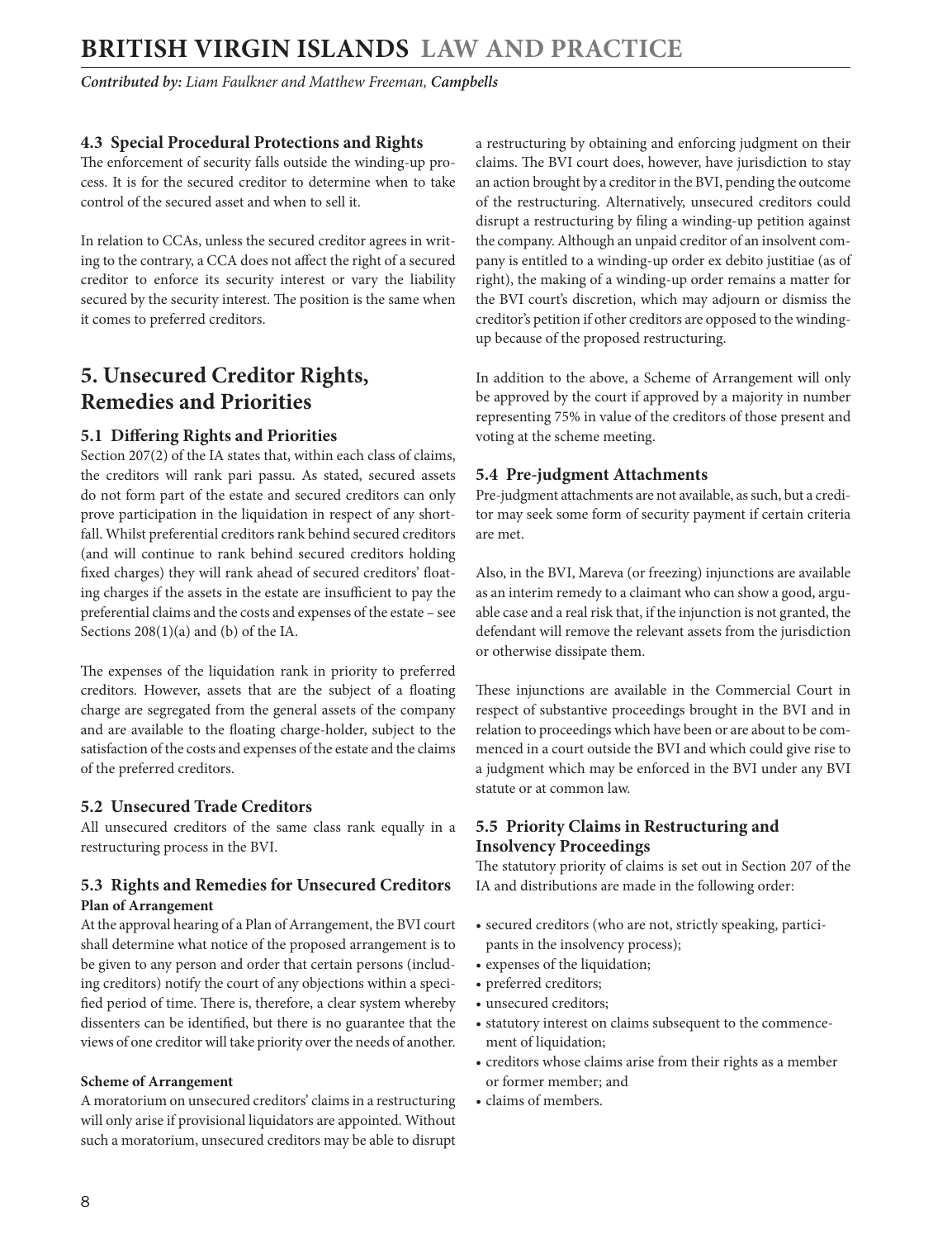<span id="page-8-0"></span>Rule 199 of the IR prescribes a priority for all costs and expenses paid and Schedule 2 of the IR sets out a list of preferred creditors.

As stated, secured creditors fall outside the liquidation regime. A secured creditor can simply enforce its security in the usual way. If there is a shortfall following the sale of the secured asset, any balance due will be considered an unsecured debt in the liquidation and the secured creditor will rank equally with other secured creditors.

## **6. Statutory Restructuring, Rehabilitation and Reorganisation Proceedings**

#### **6.1 Statutory Process for a Financial Restructuring/Reorganisation**

As set out in **2.1 Overview of Laws and Statutory Regimes**, there are three primary methods of financial restructuring available in the BVI: a scheme of arrangement, a plan of arrangement and CCAs.

#### **6.2 Position of the Company**

The company can and will continue to operate its business during the restructuring process. If the company is not in provisional liquidation, the incumbent management will continue to manage the company. If the company is in provisional liquidation, the appointment order will specify whether and to what extent the incumbent management or the provisional liquidators will manage the business during the restructuring.

The company can borrow money during the process, but this will require Commercial Court approval if the company is in provisional liquidation.

No moratorium is available if the scheme is initiated when the company is not in liquidation. If the scheme is initiated during a provisional liquidation, an automatic stay prohibits the commencement or continuance of any suit, action or other proceeding against the company without the court's leave.

#### **6.3 Roles of Creditors**

#### **Insolvent Liquidation**

The court-appointed liquidator controls the process. However, the IA gives the creditors powers to form a creditors' committee and to appoint another liquidator in place of the current liquidator – Section 179 of the IA. Once appointed, a creditors' committee can approve the remuneration of a liquidator and will be kept informed by the liquidator regarding any claims or distributions. Creditors are also able to challenge any decision made by the liquidator by applying to the court – Section 273 of the IA. They may also apply to the court to remove a liquidator at any point during the liquidation – Section 187(2)(b).

#### **Plan of Arrangement**

Many plans of arrangement are agreed by all relevant parties prior to the court approving them. Therefore, the creditors are usually contacted before the plan has been implemented to agree to its terms. Their involvement is limited once the plan has been approved.

#### **Scheme of Arrangement**

Creditors must vote on the terms of the Scheme of Arrangement. Once approved, the Scheme is binding on all the creditors and they have little involvement after the implementation of the scheme.

#### **CCA**

The creditors play a significant role before the CCA is implemented. It is the creditors who must approve the terms of the CCA and nominate a supervisor. At the point that the CCA has been approved it becomes binding on the creditors. It is the role of the supervisor to implement the CAA in accordance with its terms.

#### **6.4 Claims of Dissenting Creditors**

See **2.1 Overview of Laws and Statutory Regimes** and **3.5 Outof-court Financial Restructuring or Workout**. In summary, dissenting creditors' rights will be crammed down in accordance with the terms of the scheme if the statutory majorities are obtained in each class and the scheme is sanctioned by the BVI court.

#### **6.5 Trading of Claims Against a Company**

There is no statutory prohibition on the trading of creditor claims, but notice of the assignment would need to be given to the company.

#### **6.6 Use of a Restructuring Procedure to Reorganise a Corporate Group**

A restructuring procedure may be utilised to reorganise a corporate group on a combined basis. A separate scheme would be required for each scheme company, but the procedure can be co-ordinated and streamlined by the court to minimise inefficiencies.

#### **6.7 Restrictions on a Company's Use of Its Assets**

If a scheme is implemented when a company is not in provisional liquidation, no restrictions or conditions will be applied to the use or sale of the company's assets, other than any applicable contractual restrictions. If the company is in provisional liquidation, any disposition of assets would be subject to the approval of the BVI court. Contractual consents would be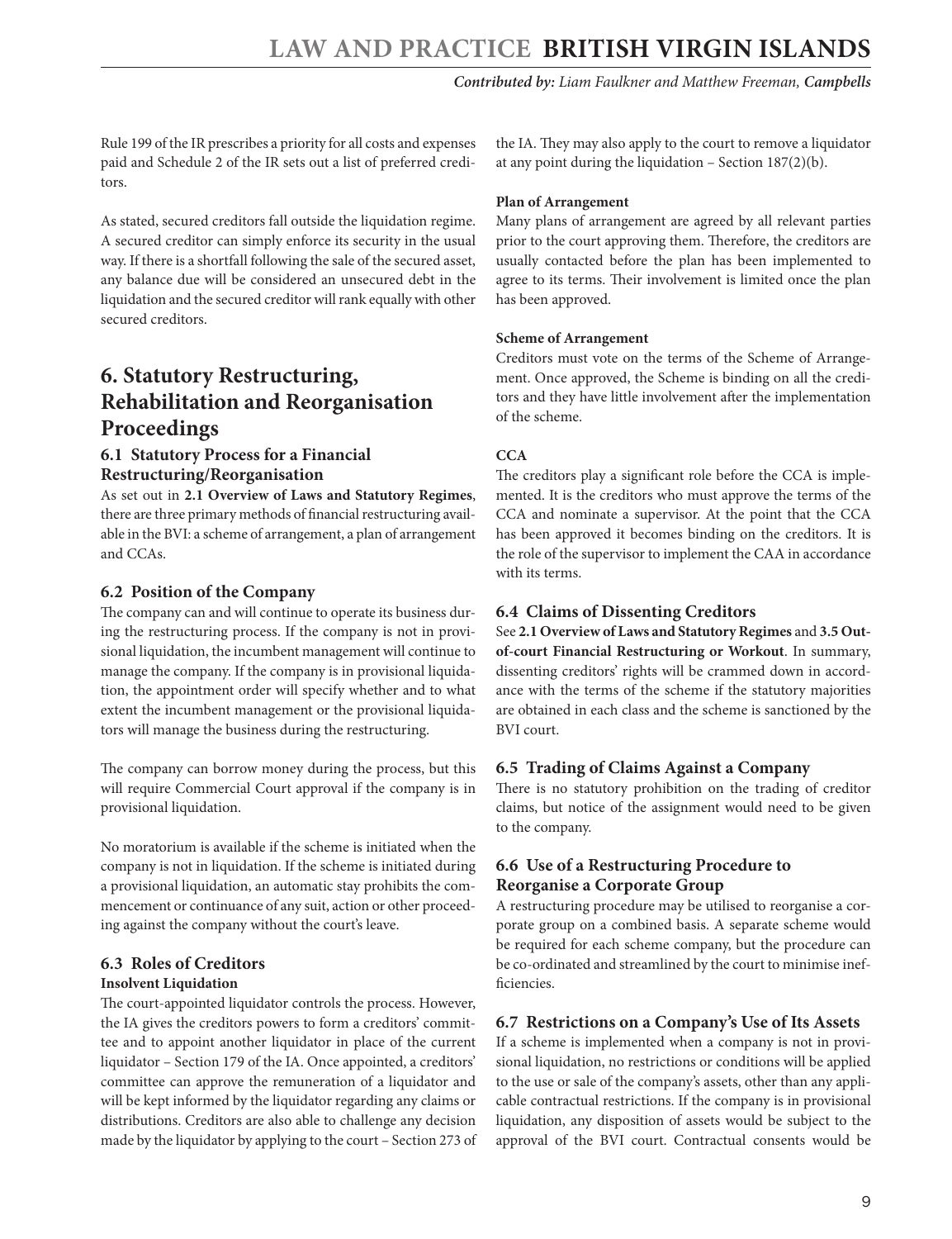<span id="page-9-0"></span>*Contributed by: Liam Faulkner and Matthew Freeman, Campbells* 

enforceable unless the applicable right was itself compromised by the scheme.

#### **6.8 Asset Disposition and Related Procedures**

If a scheme is implemented when a company is not in provisional liquidation, the sale of assets will be executed by the duly authorised representatives of the company, typically its directors. If a scheme is implemented when a company is in provisional liquidation, the terms of the appointment order (or subsequent orders) will determine whether and to what extent the sale is executed by the directors or by the provisional liquidators. In either case, the company would only transfer such right, title and interest as it had in the assets. In particular, any security over the assets would remain in place unless it was compromised by the scheme.

There is no specific prohibition in the BVI on creditor bidding or stalking-horse bids. However, most BVI companies do not hold assets in the BVI and a director should be mindful of restrictions on such practices in any jurisdiction in which the company operates or trades.

There is no legislation dealing specifically with pre-packaged sales, largely because the BVI did not enact the sections of the IA that deal with administration. However, if a pre-packed sale offers the creditors the best return, there are no prohibitions on an office-holder or director entering into such an agreement.

#### **6.9 Secured Creditor Liens and Security Arrangements**

Secured creditor liens and security arrangements may be released pursuant to a scheme, but it is very unlikely that secured creditors and unsecured creditors would be in the same scheme class and, therefore, secured creditors' rights could be crammed down by the votes of unsecured creditors.

#### **6.10 Priority New Money**

New money can be given priority by the company granting security to the lender or by subordinating the claims of scheme creditors through the scheme itself. Pre-existing security over an asset would take priority over any new security granted to the lender.

#### **6.11 Determining the Value of Claims and Creditors**

The process is not prescribed by statute, but if there are disputed, contingent or unliquidated claims, the scheme document will include an adjudication mechanism.

#### **6.12 Restructuring or Reorganisation Agreement**

As previously noted in **6.1 Statutory Process for a Financial Restructuring/Reorganisation**, the scheme, as embodied in the scheme document, must be approved by the requisite majorities in each scheme class and sanctioned by the BVI court, which will not do so unless satisfied as to the fairness of the scheme terms.

#### **6.13 Non-debtor Parties**

In certain circumstances, a scheme can release non-debtor parties from liabilities, provided that there is a sufficiently close connection between the subject-matter of the scheme and the relationship between the company and its creditors/members.

#### **6.14 Rights of Set-Off**

The question of whether creditors can exercise rights of set-off or netting in a proceeding would need to be addressed in the scheme documentation.

### **6.15 Failure to Observe the Terms of Agreements**

The implications of a company/creditor failing to observe the terms of a scheme would depend on the particular circumstances in question.

#### **6.16 Existing Equity Owners**

Existing equity owners can receive/retain any ownership or other property on account of their ownership interests.

## **7. Statutory Insolvency and Liquidation Proceedings**

#### **7.1 Types of Voluntary/Involuntary Proceedings Voluntary Liquidations**

The BCA includes provisions for the voluntary winding-up of a business company, provided it has no liabilities or is able to pay its debts when they fall due.

A voluntary liquidator may be appointed by the shareholders – Section 199(3) of the BCA – or by the director(s) of a company, where the purpose of the company no longer exists, or a specified event has occurred, in each case as specified in the memorandum and articles. However, a voluntary liquidator may only be appointed where the director(s) has made a declaration of solvency – Section 198(1) of the BCA. The director(s) must also provide a liquidation plan.

Where a voluntary liquidator is appointed, the liquidator must, within 14 days of the commencement of the liquidation, file a notice of their appointment in the approved form, the declaration of solvency made by the director(s) and a copy of the liquidation plan. Furthermore, a voluntary liquidator must advertise notice of their appointment within 30 days of the commencement of the liquidation (Section 204 of the BCA).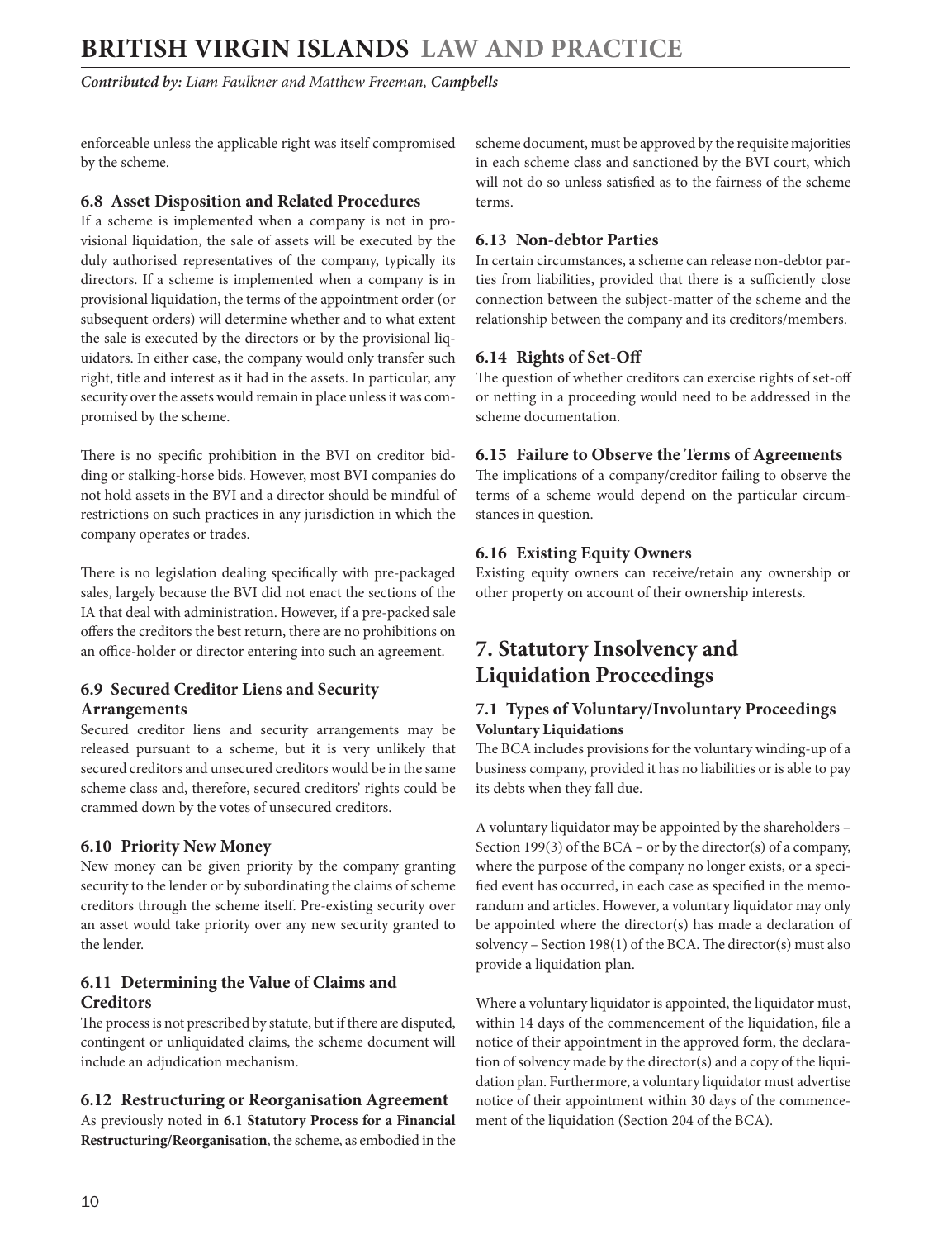# **LAW AND PRACTICE BRITISH VIRGIN ISLAND**

#### *Contributed by: Liam Faulkner and Matthew Freeman, Campbells*

It is important to note that a voluntary liquidator may not be appointed by the director(s) or members if an administrator or liquidator of the company has been appointed under the IA. Additionally, a voluntary liquidator may not be appointed if an application has been made to the BVI court to appoint an administrator or a liquidator under the IA and the application has not been dismissed. The individual to be appointed voluntary liquidator must also consent, in writing, to their appointment.

The BCA grants voluntary liquidators all powers of the company that are not granted to the members under the BCA or the company's articles and memorandum of association.

Section 207(2) of the BCA states that a voluntary liquidator may not, without permission of the BVI court, continue for a period in excess of two years the business of a company that is being wound up and dissolved.

Upon completion of a voluntary liquidation, a liquidator must file a statement that the liquidation has been completed. The Registrar, upon receiving the statement, is required to strike the company from the Register of Companies and issue a certificate of dissolution. The voluntary liquidator must then arrange for the dissolution to be advertised in the Virgin Islands Official Gazette.

#### **Insolvent Liquidations**

A liquidator may be appointed over an insolvent company by the BVI court or by the members of an insolvent company. An application may be made by a creditor, the company, its directors, its shareholders or by the Attorney General or the FSC. The majority of applications are brought on the grounds of insolvency.

Where the members of an insolvent company wish to appoint a liquidator, a majority of at least 75% is required to pass this resolution. It is also required that any liquidator appointed over an insolvent company must be licensed to practise as an insolvency practitioner in the BVI. This requirement, however, does not apply to voluntary solvent liquidations (unless, of course, it is a solvent liquidation of a regulated company, in which case section 200(3A) BCA states that the liquidator has to be a licensed insolvency practitioner).

Within 14 days of appointment, a liquidator must advertise the appointment, file notice of the appointment with the Registrar of Companies and serve notice of his or her appointment to the company.

On appointment, a liquidator takes custody and control of the company's assets and the directors' powers effectively cease.

Unless the BVI court orders otherwise, there is a stay against creditor action and proceedings may not be commenced by or against the company and shares in the company may not be transferred. Secured creditors remain able to enforce their security rights.

The main duties of a liquidator are to collect and realise the assets of the company and to distribute the proceeds to the creditors.

A liquidator has the power to disclaim onerous property, including any unprofitable contract, as well as assets of the company which are unsaleable or not readily saleable, or which may give rise to a liability to pay money or perform an onerous act.

A disclaimer is exercised by the liquidator by filing a notice of disclaimer with the court. The liquidator must then, within a period of 14 days, give notice to every person who is affected by the disclaimer – Section 217(2) and (3) of the IA.

Unsecured creditors prove in the estate by submitting a claim form. The liquidator must then either accept the claim or reject it with reasons. Section 273 (1)(a) permits a creditor to apply to the court if it is not satisfied with the liquidator's decision to expunge or reduce the claim.

It is important to note that the value of any claim is quantified by reference to the date that the liquidation commenced – Section 152(2) of the IA. A liquidator need not determine the value of each claim until there are sufficient assets available to make a distribution to creditors.

In relation to contingent claims, the liquidator will either agree an estimate of value or apply to the court to determine the claim. Section 152(6) of the IA states that any future/prospective debts will be discounted in accordance with the formula set out at Rule 148 of the IR.

The IA also provides a set-off provision which may permit a liquidator to reduce any claim - Section 150(1) of the IA.

Provided there are assets available to the liquidator, a distribution will be made in accordance with the statutory order of priority (see **5.5 Priority Claims in Restructuring and Insolvency Proceedings**).

As with the voluntary liquidation regime, an insolvent liquidation terminates when the liquidator prepares the final report, together with a statement of realisations and distributions that is sent to creditors and members and filed with the Registrar (Sections 232 and 234 of the IA).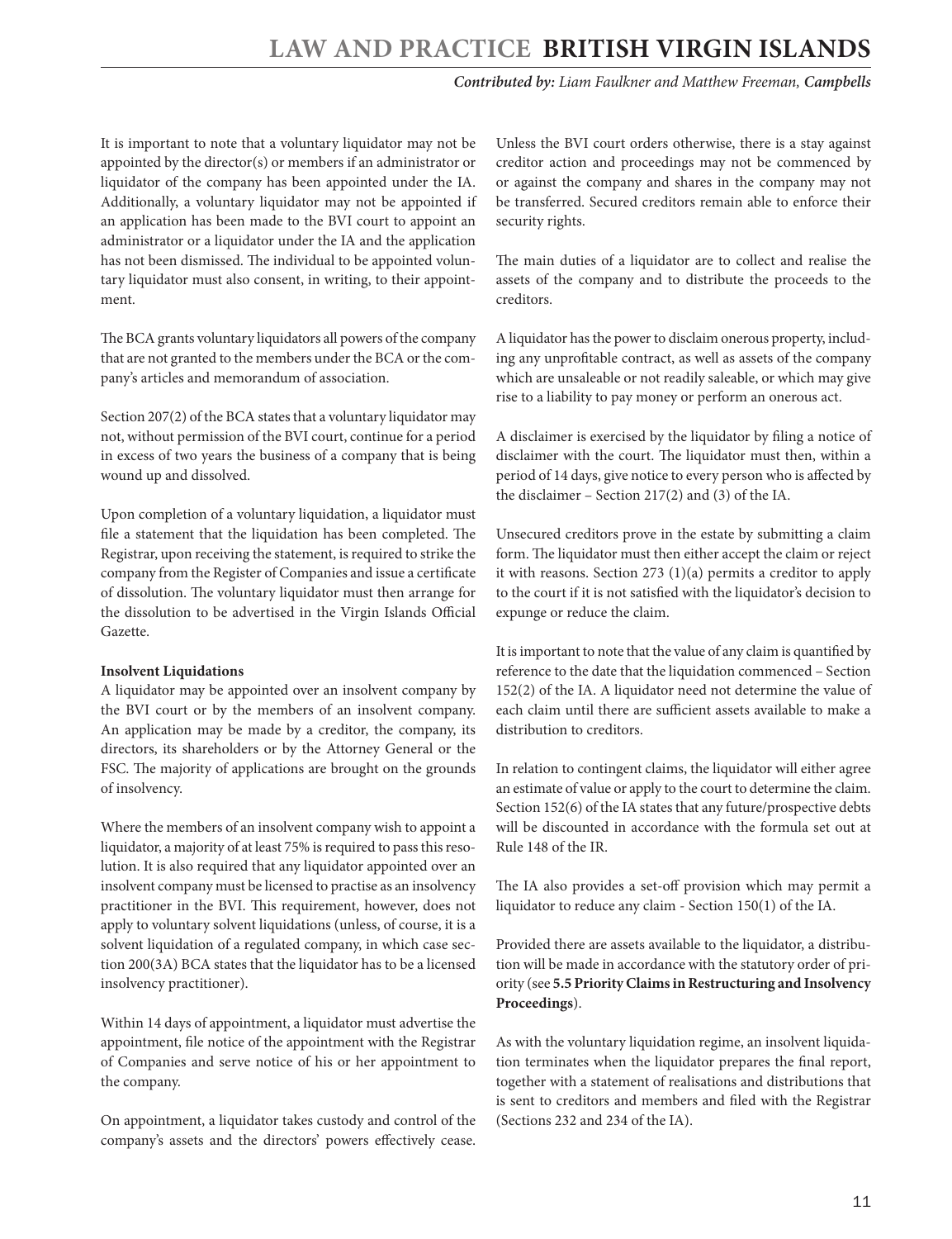<span id="page-11-0"></span>*Contributed by: Liam Faulkner and Matthew Freeman, Campbells* 

#### **7.2 Distressed Disposals**

The liquidator will usually negotiate and authorise the sale of assets of the business. The only exception to this is if an asset is the subject of some form of security. The BVI court may sometimes include in the order of appointment that the liquidator should seek sanction of the court before selling certain assets. Creditors may bid for company assets and it will be for the liquidator to decide whether any offer represents fair value or is in the best interests of the creditors as a whole.

#### **7.3 Organisation of Creditors or Committees**

There is no requirement for a creditors' committee to be formed, but the creditors may establish a committee by a resolution passed at a meeting (Section 421 of the IA). This can occur at any time after the appointment of a liquidator. The resolution may only be passed at a meeting requisitioned by the liquidator for the purpose of forming a committee. At least 1% in value of the creditors of the company must agree to the resolution.

The expenses of any creditors' committee appointed in the liquidation are paid out of the estate and in priority to unsecured creditors. They are classed as expenses of the liquidation under prescribed priority at Rule 199 of the IA.

## **8. International/Cross-Border Issues and Processes**

#### **8.1 Recognition or Relief in Connection with Overseas Proceedings**

Part XIX of the IA provides a statutory framework that permits the BVI court to assist insolvency proceedings in another jurisdiction. The provisions apply only to certain types of insolvency proceedings (ie, collective judicial or administrative proceedings in which the property and affairs of the debtor are subject to control or supervision by a foreign court).

A small number of relevant foreign countries may apply to the BVI court for assistance. They are:

- Australia;
- Canada;
- Finland;
- Japan;
- Jersey;
- New Zealand; and
- the United Kingdom.

The orders that the BVI court can make in aid of foreign insolvency proceedings are wide and include:

• an order to restrain proceedings;

- an order requiring an individual to deliver up property;
- an order requiring the examination of an individual who resides in the BVI.

Before making such orders, the BVI court must consider whether it is treating all persons participating in the foreign proceedings justly, whether it is protecting persons in the BVI who may have claims against the company, and whether it is preventing preferential or fraudulent disposal of property.

Part XVIII of the IA contains provisions based on the UNCI-TRAL model law on Cross-Border Insolvency for giving and seeking assistance in insolvency proceedings. However, this part of the IA is not in force and is unlikely to be any time soon.

#### **8.2 Co-ordination in Cross-Border Cases**

The BVI court is mindful of the jurisdiction's position in the international market and regularly seeks to co-ordinate proceedings in the BVI and in foreign jurisdictions if there is a cross-over in subject-matter. The onus is on the parties concerned to bring any related foreign proceedings to the attention of the BVI court.

In May 2019, the Judicial Committee of the Privy Council handed down judgment in the case of UBS AG New York and others v Fairfield Sentry Ltd (In Liquidation) and others [2019] UKPC 20. This appeal arose from the decision of the Eastern Caribbean Court of Appeal which dismissed the appellants' appeal from the refusal of the High Court to grant an application for an anti-suit injunction to restrain the liquidators from proceeding with their claims in the United States under Section 249 of the IA. Section 249 IA is a provision in Part VIII IA, which deals with voidable transactions within the insolvency regime. These include unfair preference payments, transactions at undervalue, voidable floating charges and extortionate credit transactions. Section 249 IA permits a liquidator to apply to the BVI court to set aside such a transaction or to vary the terms of any agreement. In Fairfield, the Appeal Board dismissed the appeal reasoning that Section 249 does not preclude foreign courts from exercising the powers under this section in a BVI liquidation.

In a recent development, the BVI High Court granted an application appointing "soft touch" provisional liquidators over a group of companies to aid restructuring in both Brazil and the United States. This is a welcome development in BVI common law and serves to illustrate further the flexibility of the BVI courts when faced with complex cross-border restructurings (see In the Matters of Constellation Overseas Ltd & others BVIHC (Com) 2018/0206).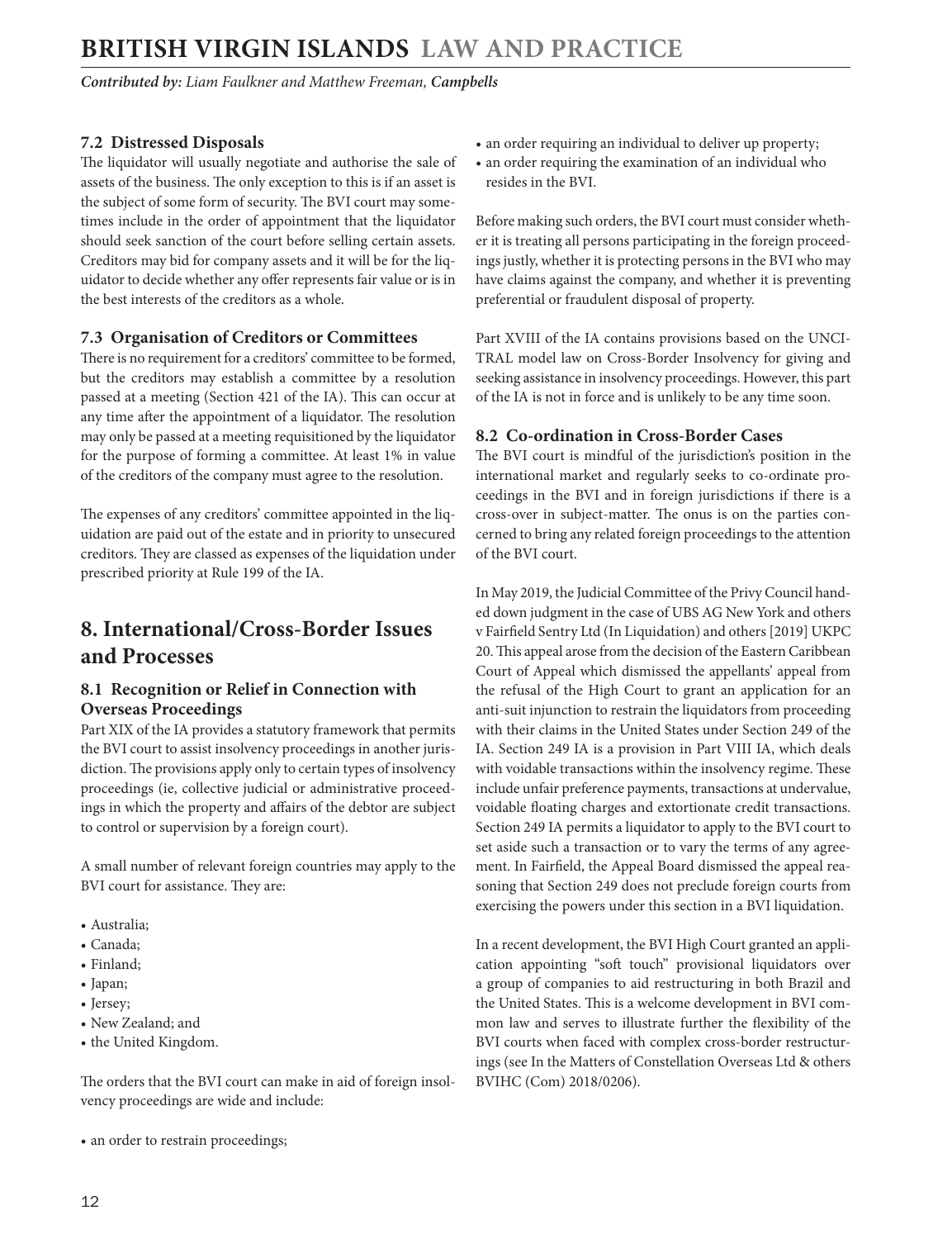#### <span id="page-12-0"></span>**8.3 Rules, Standards and Guidelines**

See **8.1 Recognition or Relief in Connection with Overseas Proceedings** and **8.2 Co-ordination in Cross-Border Cases**.

#### **8.4 Foreign Creditors**

Creditors of each class are treated equally and no preference is given to a creditor on account of where they are situated.

## **9. Trustees/Receivers/Statutory Officers**

#### **9.1 Types of Statutory Officers**

The Official Receiver can be appointed to act as liquidator in the place of an insolvency practitioner. However, the majority of appointments are granted to insolvency practitioners. Receivers and administrative receivers may also be appointed under Part IV of the IA. Whilst the IA does include provisions for the appointment of administrators, these provisions are not currently in force.

#### **9.2 Statutory Roles, Rights and Responsibilities of Officers**

Voluntary liquidators are officers of the company over which they are appointed and owe statutory and fiduciary duties to the company and its stakeholders.

Provisional and official liquidators are officers of the BVI court and act as agents of the company over which they are appointed. They stand in a fiduciary position towards the company and must act in the interests of the general body of the company's stakeholders. An official liquidator is required to make "himself thoroughly acquainted with the affairs of the company; and to suppress nothing, and to conceal nothing, which has come to his knowledge in the course of his investigation, which is material to ascertain the exact truth in every case before the Court" (see Gooch's Case 1872, 7 Ch App 207). Official liquidators have various statutory duties, including the duty to ensure that the assets of the company are secured, realised and distributed to the company's creditors and, if there is a surplus, to the persons entitled to it.

Receivers must exercise their duties in good faith and for a proper purpose, and in the best interests of the person who appointed them (Section 128 of the IA).

#### **9.3 Selection of Officers**

Voluntary liquidators are appointed by a resolution of the company's shareholders. Provisional and official liquidators are nominated by the petitioner and appointed by the BVI court (which may have regard to any alternative nominees put forward by other stakeholders).

See **7.1 Types of Voluntary/Involuntary Proceedings** for a description of how statutory officers interact with company management and directors and **9.1 Types of Statutory Officers** for a description of who can and cannot serve as a statutory officer.

A receiver may be appointed by the court, but may also be appointed under the terms of a debenture or in accordance with another BVI statute. The BCA and the Conveyancing and Law of Property Act 1961 include provisions for the appointment of receivers. However, as most BVI-registered companies do not own property in the BVI, few receivers are appointed under the terms of the 1961 Act.

There are a number of individuals who cannot act as a receiver, as outlined in Section 116(1) of the IA.

An administrative receiver is usually appointed to enforce the terms of a floating charge and to secure the assets that are the subject of the charge. It is largely an out-of-court-appointment procedure, although the BVI court will exercise jurisdiction over both receivers and administrative receivers.

Restructuring professionals, attorneys, accountants or other professionals may serve as statutory officers, provided they are not excluded under Section 116(1) of the IA.

# **10. Duties and Personal Liability of Directors and Officers of Financially Troubled Companies**

#### **10.1 Duties of Directors**

As a general principle of BVI law, directors' duties are owed to the company, rather than directly to shareholders or creditors. A number of duties might be engaged in circumstances of financial difficulty, but the fiduciary duty to act in the best interests of the company will always be prevalent.

When a company is insolvent or of doubtful solvency, the directors' duty to act in the best interests of the company requires them to have regard for the interests of its creditors. It is in the interest of the creditors to be paid, and it is in the interest of the company to be safeguarded against being put in a position where it is unable to pay. Although there is no definitive statute indicating at which point a company must enter a restructuring or insolvency process, directors can be made personally liable to the company for losses which they cause to the company if they act in breach of that duty; an example of this might be incurring additional liabilities when they knew, or should have known, that there was no reasonable prospect of the company avoiding insolvent liquidation.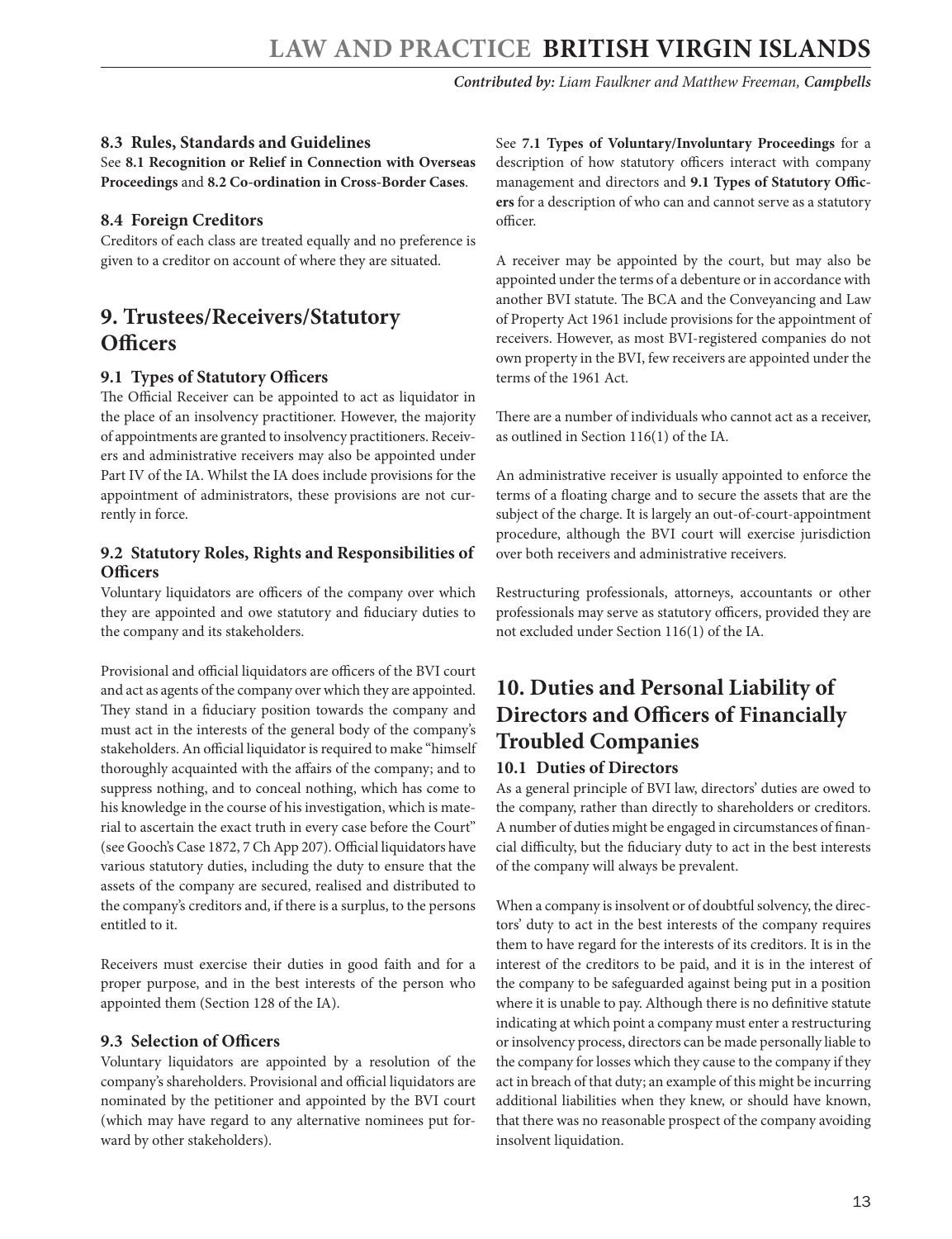<span id="page-13-0"></span>*Contributed by: Liam Faulkner and Matthew Freeman, Campbells* 

#### **10.2 Direct Fiduciary Breach Claims**

A creditor could only bring a claim directly against the directors if the directors had voluntarily assumed a direct duty to the creditor. Once the company has entered into official liquidation, claims against a company's directors for breach of their fiduciary duty to the company would be pursued by the liquidator in the name of the company.

## **11. Transfers/Transactions That May Be Set Aside**

#### **11.1 Historical Transactions**

Part VIII of the IA provides for various applications which may be made by a liquidator to set aside transactions that unfairly diminish the assets available to creditors:

- unfair preferences Section 245 of the IA provides that an unfair preference occurs when a company enters into a transaction during the statutory vulnerability period (see **11.2 Look-Back Period**) which has the effect of putting a creditor in a better position than other creditors in the company's liquidation. It must be shown that the company was insolvent at the time the preferential treatment was given, or became insolvent as a result of it;
- undervalue transactions Section 246 of the IA permits the court to undo any transaction that was made at undervalue. It must be shown that the company has disposed of an asset for either no consideration or consideration significantly less than the value of the asset. The transaction must also be an insolvency transaction (a transaction that was made when the company was insolvent or a transaction that caused it to become insolvent) and entered into within the statutory vulnerability period (see **11.2 Look-Back Period**);
- voidable floating charges a floating charge is voidable if it is an insolvency transaction that was entered into within the

vulnerability period. A floating charge will not be voidable if it secures new value. There is a presumption that a floating charge will be voidable if granted in favour of a connected person;

• extortionate credit transactions – a transaction may be voidable if it is deemed that the terms of the transaction required grossly exorbitant payment. Additionally, Section 248 of the IA states that a transaction will also be voidable if it is an extortionate credit transaction that grossly contravenes the ordinary principles of trading. The BVI courts have yet to rule on what does, or does not, constitute a gross contravention of the ordinary principles of trading. However, the language contained in Section 248 suggests that something quite out of the ordinary would be required.

#### **11.2 Look-Back Period**

The IA provides a "vulnerability period" for claims to set aside transactions.

For preference payments and payments at an undervalue, the court can consider any payment made six months prior to the date that the company was placed into liquidation. This period is extended to two years if the payment was made to a connected person.

In relation to extortionate credit transactions, the relevant vulnerability period is five years.

#### **11.3 Claims to Set Aside or Annul Transactions**

Only a court-appointed liquidator can bring a claim to set aside or annul a transaction under the IA. Such claims can only be brought once a liquidator has been appointed, but there may be scope to bring similar claims against directors or shadow directors outside of the insolvency regime if it can be shown that they have breached their fiduciary duties.